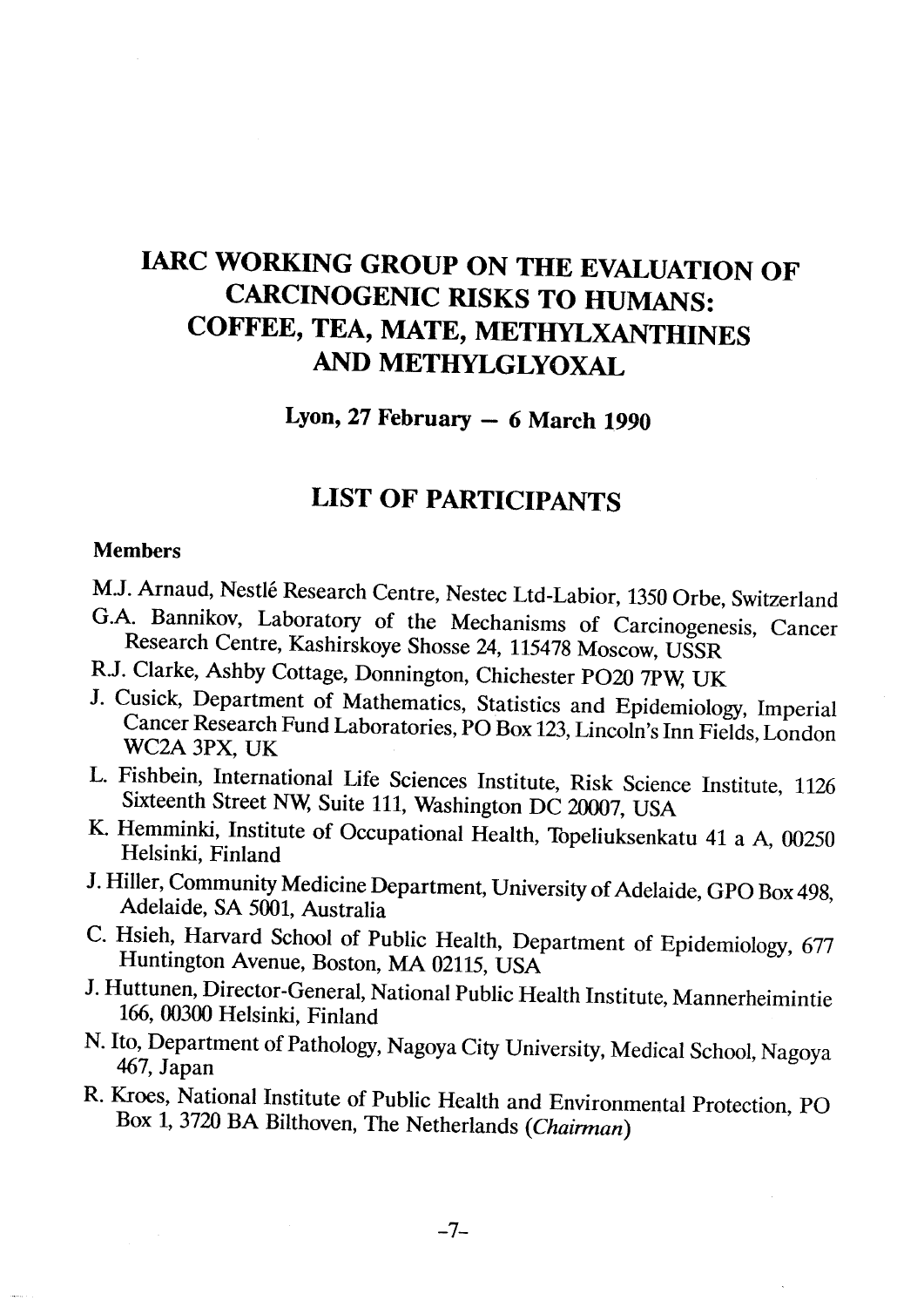- C. La Vecchia, Mario Negri Institute, Department of Clinical Pharmacology, Unit of Epidemiology, via Eritrea 62, 20157 Milan, Italy
- J. Lewtas, Genetic Bioassay Branch (MD 68), Health Effects Research Laboratory, US Environmental Protection Branch, Research Triangle Park, NC 27711, USA
- O. Møller Jensen, The Danish Cancer Registry, Rosenvængets Hovedvej 35, Box 839, 2100 Copenhagen Ø, Denmark (Vice-Chairman)
- E. Ron<sup>1</sup>, National Cancer Institute, Division of Cancer Etiology, EPN 408, 9000 Rockvile Pike, Bethesda, MD 20892, USA
- B. Schwetz, National Institute of Environmental Health Sciences, PO Box 12233, Research Triangle Park, NC 27709, USA
- A. Sivak, Health Effects Institute, 215 First Street, Cambridge, MA 02142, USA
- B. Stavric, Food Research Division, Bureau of Chemical Safety, Health Protection Branch, Ottawa, Ontario KIA 012, Canada
- D. Trichopoulos2, Department of Hygiene and Epidemiology, University of Athens, Athens 115 27, Greece
- C. Victora, Department of Social Medicine, Faculty of Medicine, Federal University of Pelotas, PO Box 464, 96100 Pelotas RS, Brazil
- R.A. Woutersen, TNO-CIYO, Toxicology and Nutrition Institute, PO Box 360,3700 Al Zeist, The Netherlands
- FE. Würgler, Institute of Toxicology, Swiss Federal Institute of Technology, 8603 Schwerzenbach, Switzerland
- F Zajdela, Unit of Cellular Physiology, INSERM, Radium Institute, Bâtiment 110, 91405 Orsay, France

## Representatives/Observers

Representatives of the Commission of the European Communities

A.M. Halsberghe & N. van Larebeke-Arschodt, Commission of the European Communities, Health and Safety Directorate, Bâtiment Jean Monnet, BP 1907, 2920 Luxembourg, Grand Duchy of Luxembourg

Representative of the International Programme on Chemical Safety

B.H. Chen, International Programme on Chemical Safety, World Health Organization, 1211 Geneva 27, Switzerland

<sup>1</sup> Present address: Radiation Effects Research Institute, 5-2 Hijiyama Park, Minami-ku, Hiroshima 732, Japan

<sup>2</sup>Present address: Department of Epidemiology, Harard University, School of Public Health, 677 Huntington Avenue, Boton, MA 02115, USA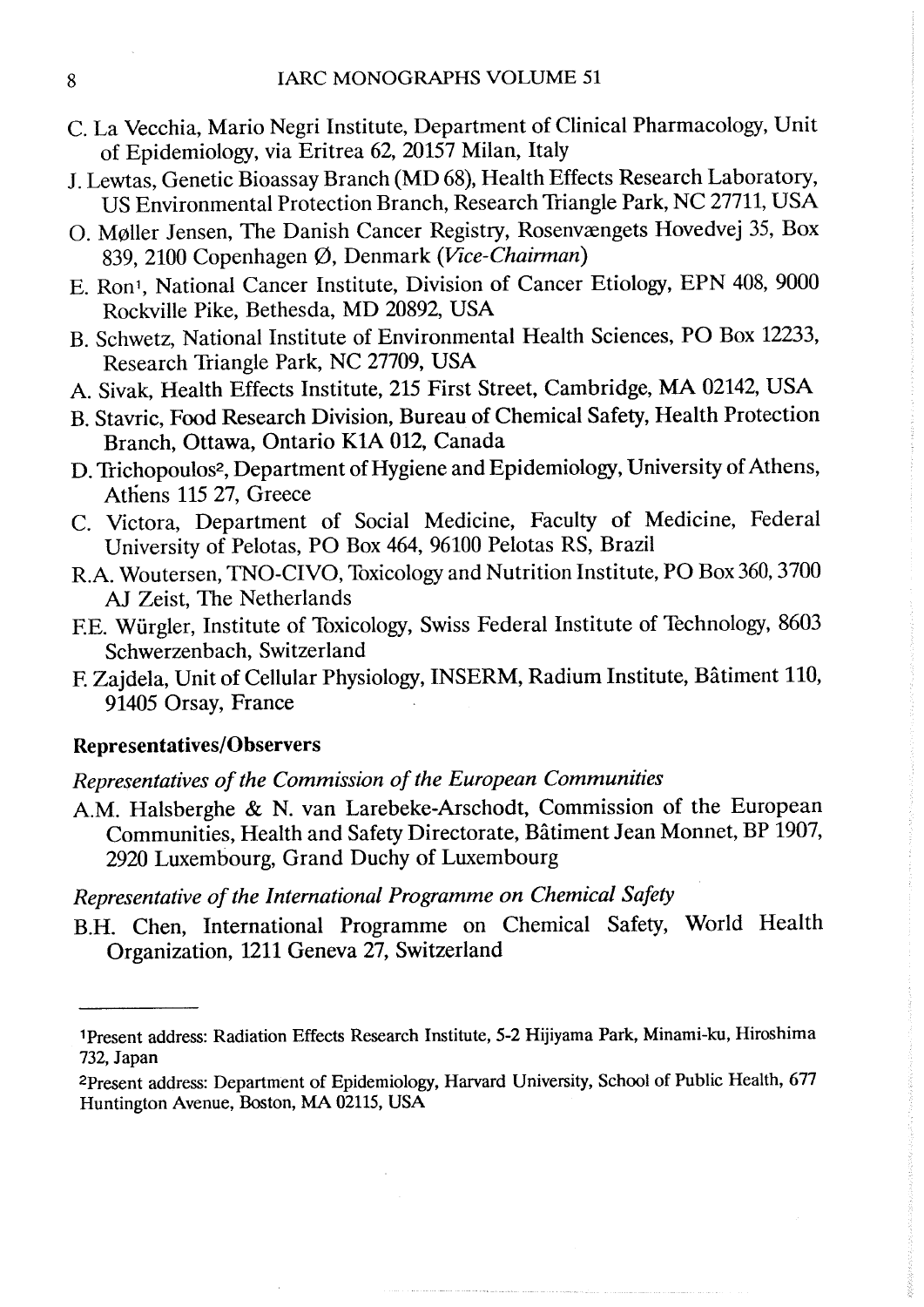#### PARTICIPANTS 9

# American Cocoa Research Institute

S.M. Tarka, Jr, Food Science and Nutrition, Hershey Foods Corporation, Technical Center, PO Box 805, Hershey, PA 17033-0805, USA

Association of Soluble Coffee Manufacturers of the European Community R. Viani, Nestec Ltd, Avenue Nestlé 55, 1800 Vevey, Switzerland

National Federation of Coffee Growers of Colombia

M. Quijano, National Federation of Coffee Growers, Research Laboratory, Calle 26A No. 37-28, Bogotá, Colombia

Tea Association of the USA

H.V. Graham, 256 Broad Avenue, Englewood, NJ 07631, USA

## US National Soft Drink Association

J.L. Emerson, External Technical Affairs Department, The Coca-Cola Company, Coca-Cola Plaza, PO Drawer 1734, Atlanta, GA 30301, USA

### Secretariat

H. Bartsch, Unit of Environmental Carcinogenesis and Host Factors P. Boyle, SEARCH Programme

J. Cheney, Editorial, Translation and Publications Services

D. English, Unit of Biostatics Research and Informatics

J. Fitzgerald, Unit of Mechanisms of Carcinogenesis

M. Friesen, Unit of Environmental Carcinogenesis and Host Factors

M.-J. Ghess, Unit of Carcinogen Identification and Evaluation

E. Heseltine, Lajarthe, Montignac, France

V. Krutovskikh, Unit of Mechanisms of Carcinogenesis

M. Marselos, Unit of Carcinogen Identification and Evaluation

D. McGregor, Unit of Carcinogen Identification and Evaluation

D. Mietton, Unit of Carcinogen Identification and Evaluation

R. Montesano, Unit of Mechanisms of Carcinogenesis

N. Muñoz, Unit of Field and Intervention Studies

S. Narod, Programme of Viral and Hereditary Factors in Carcinogenesis

G. Nordberg, Unit of Carcinogen Identification and Evaluation

- C. Partensky, Unit of Carcinogen Identification and Evaluation
- 1. Peterschmitt, Unit of Carcinogen Identification and Evaluation, Geneva Switzerland